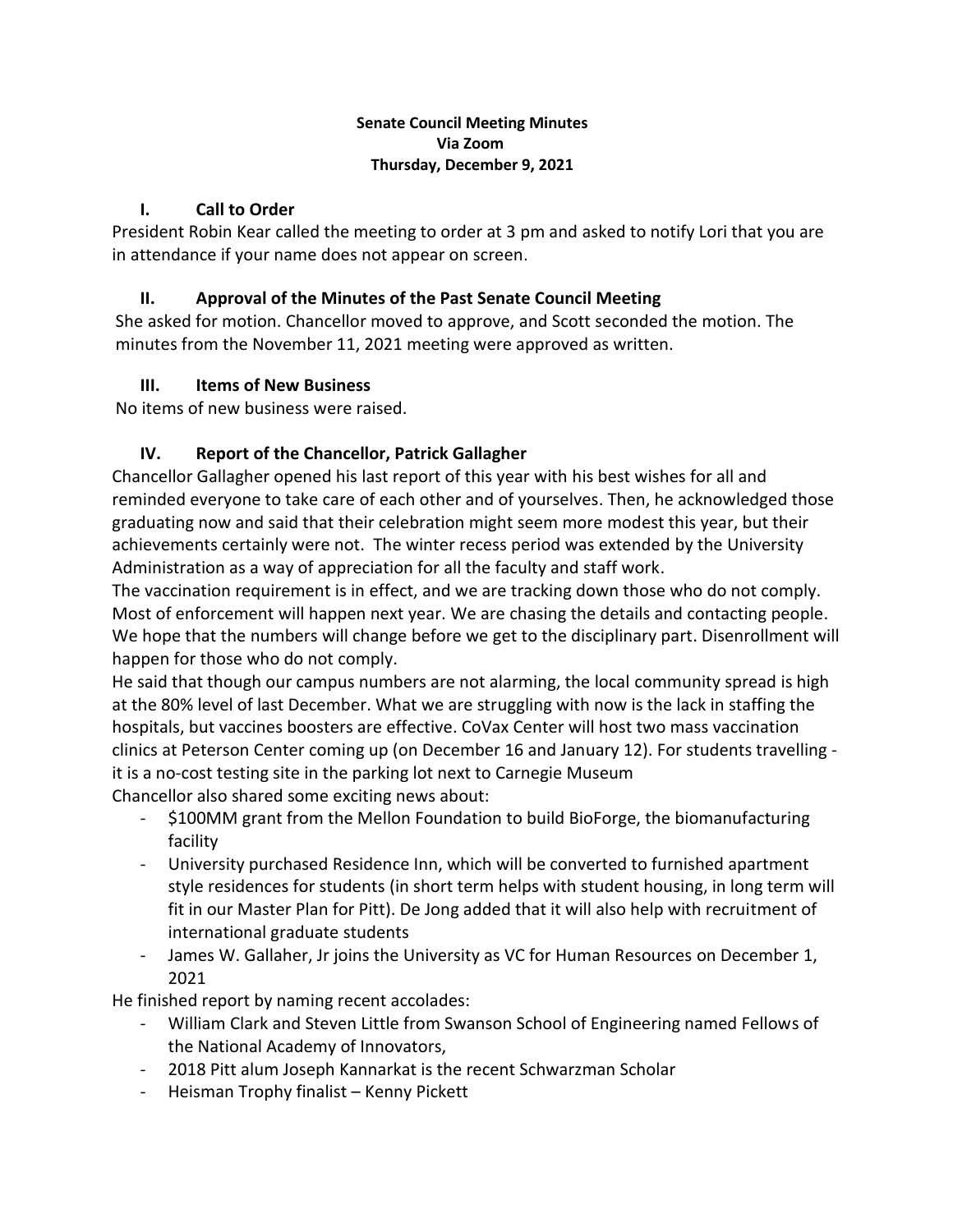Pitt volleyball team is playing to advance to NCAA finals as we speak Chancellor concluded with wishes of safe and happy holiday season.

There were no questions for Chancellor Gallagher.

# **V. Report of Senate President, Robin Kear** (submitted in written)

*Congratulations to the student athletes on Pitt's football team for winning the ACC championship title. I know they and their families have worked very hard for this, and I wish them the best as they complete their fall term schoolwork and train for the upcoming Peach Bowl.* 

• *I had the opportunity to attend one Pitt football game this fall with my family, and I was reminded of the ferocity of Pitt's community of athletic fans, the pressure that our studentathletes confront at a relatively young age, and the fabric of Pitt sports in the city and region.*

## *Winter Wishes*

*As we push through the final days of the fall term, I wish you peace and I thank you for educating our students. Whether you are teaching in the classroom, working behind the scenes, managing facilities or technology, administering policy, coordinating schedules, researching in your lab, checking out materials in the library, recruiting new experiential learning opportunities, being present in our community, or doing one of the millions of other tasks we do that create Pitt every single day, I wish that you find joy in the work.*

*As we turn inward this time of year to our families, friends, neighbors, and different faiths, to nurturing and strengthening the bonds that help us through the rest of the year, I wish that you find moments of joy, contentment, and reflection. As we turn the page to a new year, I wish that you find hope for the future.* 

*These are my wishes for all of us as we continue living through difficult, sometimes traumatic times. Other Updates*

*I gave many updates at last week's Faculty Assembly on working items, so I will not repeat all of them here, and two policies and procedures are up for a vote later in our meeting. Two items I wanted to mention are:*

## *Campus Safety Concerns*

- *SGB President Harshitha Ramanan expressed serious concerns related to campus safety, communication, and climate at the last Senate Council meeting.*
- *SAAA will be examining these issues at their December 15th meeting and hearing from OEDI, the dean of student affairs, and Pitt Police.*
- *I have asked SAAA and Educational Polices to examine an SGB resolution regarding Lauren's Promise and its addition to syllabi. Lauren's Promise is a simple but powerful statement. (Lauren's Promise – I will listen and believe you if someone is threatening you. [https://www.laurenmccluskey.org/\)](https://www.laurenmccluskey.org/)*

## *Spring Plenary*

• *Vice President Kanthak is working with the Community Relations and Research Committees to plan the Spring Plenary. It will be based on a community-engaged scholarship, and we encourage people to attend and/or participate in the community-engaged scholarship forum on March 1st. More details will be forthcoming in the new year.*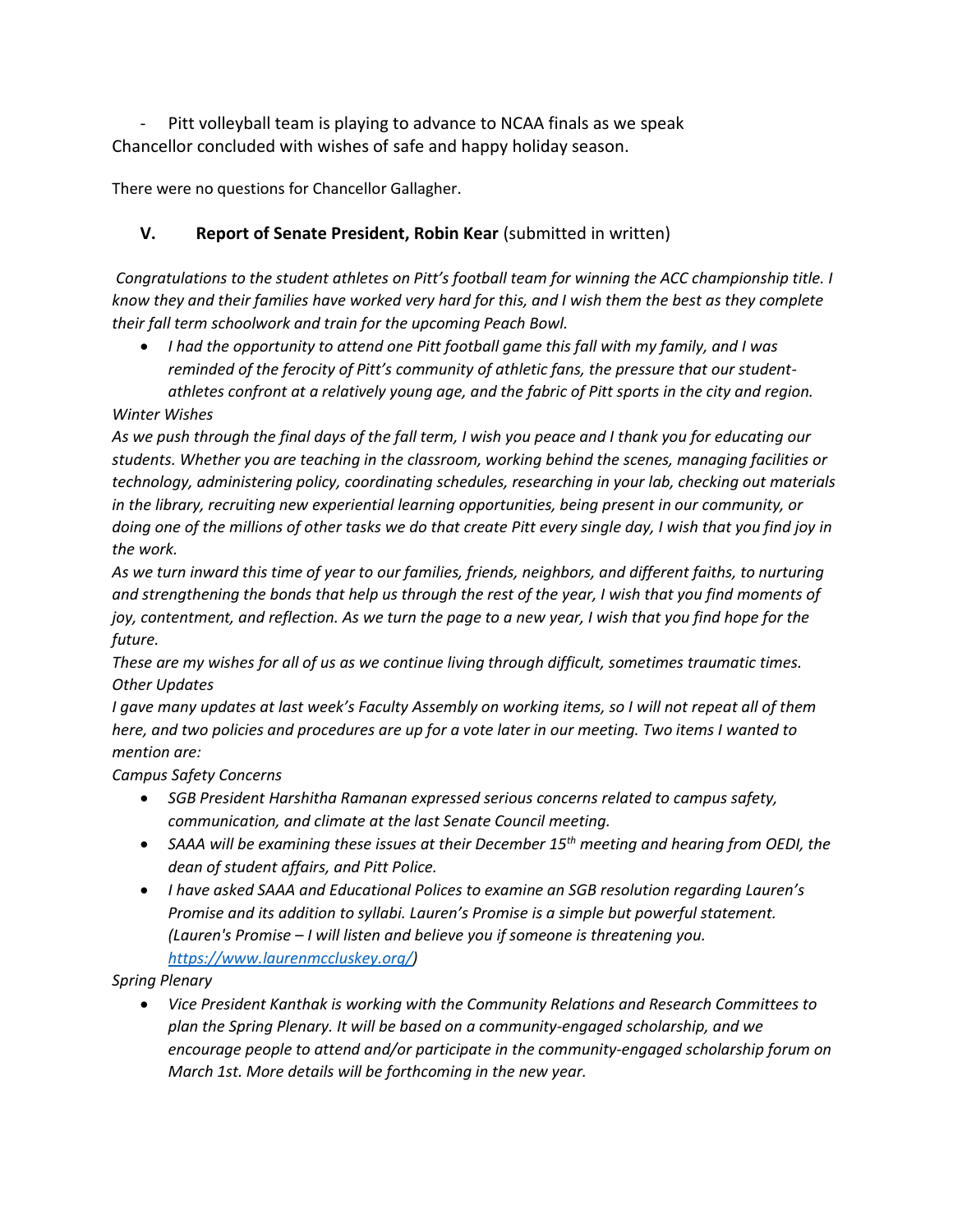*Best of luck for the rest of this term, have a wonderful winter break, and thanks to Pitt for giving us all an extra three days for downtime.* 

There were no questions for President Kear.

# **VI. Reports of Student Members of Senate Council**:  **A. Student Government Board (SGB), Harshitha Ramanan**

Ramanan gave a very brief report saying that athletics is helping them with all the stress with their recent wins. The Board is wrapping up the year, focusing on final and accomplishments. They will post newsletters with information on projects they are working on. Once they come back in the new year, they will be joining other ACC schools.

## **B. College of General Studies Student Government (CGSSG), Ryan Yeager**

Yeager gave very brief updates:

- that they have had a non-traditional student week
- appointed two students to the Board
- met
- planning to make changes in their constitution

## **C. Graduate and Professional Schools Student Government (GPSSG), Morgan Pierce**

Pierce delivered a short report:

- Executive meeting held last week
- Revamping the website
- Gradsgiving event was a success
- Today's Holiday Happy Hour is our last event of the year
- -

### **VII. Report of the President of the Postdoctoral Association, Dave Gau** *(submitted in written)*

*Good afternoon, Senate Council members, hope everyone is well. The UPPDA board met with our Faculty Advisory Board yesterday and had a great discussion on some of the challenges our organization and postdocs face. Topics we discussed focused on postdoc employee benefits and salary, communication, and postdoc guideline uniformity. We have been working closely with Dr. Godley on these issues as well. We will continue our discussions with her on these challenges.*

*On the programming front, we held a successful webinar on US immigration recently. We will be hosting a follow-up Q&A session to the webinar with OIS next month. We are also hosting a career development program focusing on working in startups vs large companies. We will also be joining the Office of Academic Career Development in the upcoming Career Symposium. Lastly, we will be starting a writing accountability groups for postdocs to help generate achievable writing goals. That concludes my report.*

**VIII. Report of the President of the Staff Council, Angela Coldren** *(submitted in written) Good afternoon, President Kear, Chancellor Gallagher, Senate Council officers and members of Senate Council.* 

*The ad hoc Staff Council Endowed Book Fund Committee has been created. More details to come.*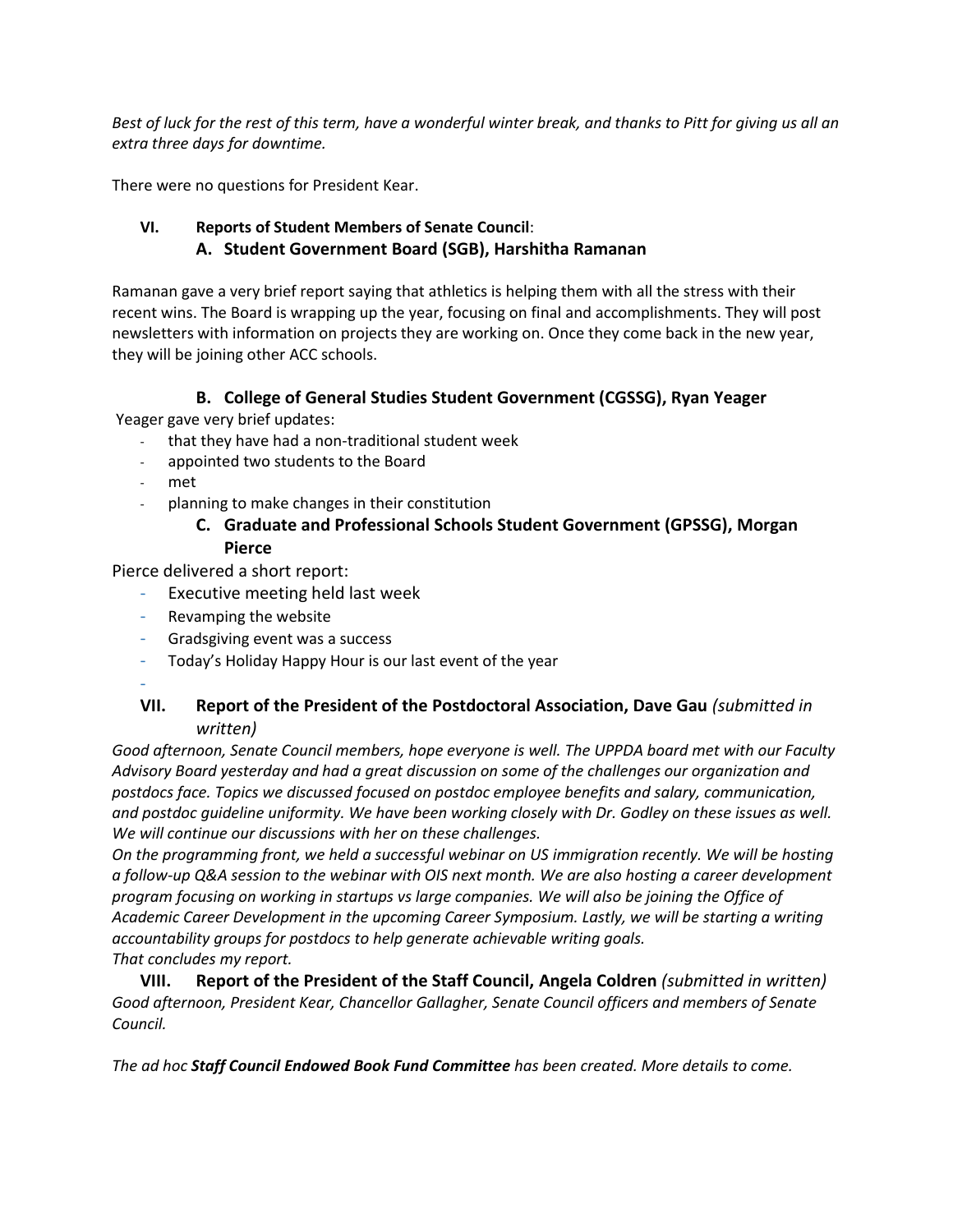*Our Staff Relations Committee hosted John Kozar at their December meeting and discussed opportunities that, if completed, can add to employee's HIA's (health incentive accounts).*

*Also, wearing my former hat as SR Chair, employees have wanted electronic W-2's for years, and it is now here.* 

*The Equity, Diversity and Inclusion Committee chairs have taken a lead with the Staff Council Spring Assembly which has been set for March 9, 2022, from 9 a.m. – Noon – Yoga Roots on Location AntiRacist Professional Development. This is the week of Spring Break. The Assembly will be virtual. More information to come. The Spring Assembly this year was made possible by an award from OEDI Mini Grant Program.* 

*The Staff Life Committee continues to work on parking concerns. They are also looking into Campus Food Pricing which is relevant timing considering that we have a new vendor in PantherExpress, America To Go which allows departments to order food for small to medium groups from local caterers and restaurants.* 

*We welcome and are excited to begin working with the new VC of Human Resources, Dr. James Gallaher. We would like to thank Mark Burdsall for his work as interim VC of Human Resources, meeting with us on a regular basis, always making himself available and speaking with us candidly. Thank you also to Dave DeJong for his discussions with us and making himself available at any time. I am sure we will continue to work with all of you.* 

*We would like to thank the senior leaders for recognizing the efforts of the employees and granting 3 additional days off which have been added to the Winter Recess. It seems that everyone can use some additional time off around the holidays and the end of the year.* 

*Thank you, Chancellor Gallagher, for allowing the SC Officers to share last evening's performance by the Heinz Chapel Choir. They sounded amazing, almost unreal. And to think they sang with masks on the entire time.* 

*Staff Council members continue to be asked to serve on various committees across the University – most recently the Just Communities Committee.* 

*Our next (open) general meeting is scheduled for Wednesday, January 19, 2022, at 12pm. This meeting, and future meetings for at least 6-12 months, will be held virtually. If you would like to attend, feel free to reach out to Lola at [sc@pitt.edu](mailto:sc@pitt.edu) for a virtual invitation. This concludes our report. Thank you for your attention and patience and I wish you a wonderful, safe, healthy, and relaxing holiday!*

## **IX. Reports by and Announcements of Standing and Special Committees of the Senate**

None

- **X. Unfinished Business and/or New Business:**
	- **A. Draft Policy on Protection of Children from Abuse - Professors Linda Tashbook and Lorraine Denman**
	- *B.* **Draft Policy on HIPAA - Professor Linda Tashbook, Benefits & Welfare Chair** *(submitted in writing)*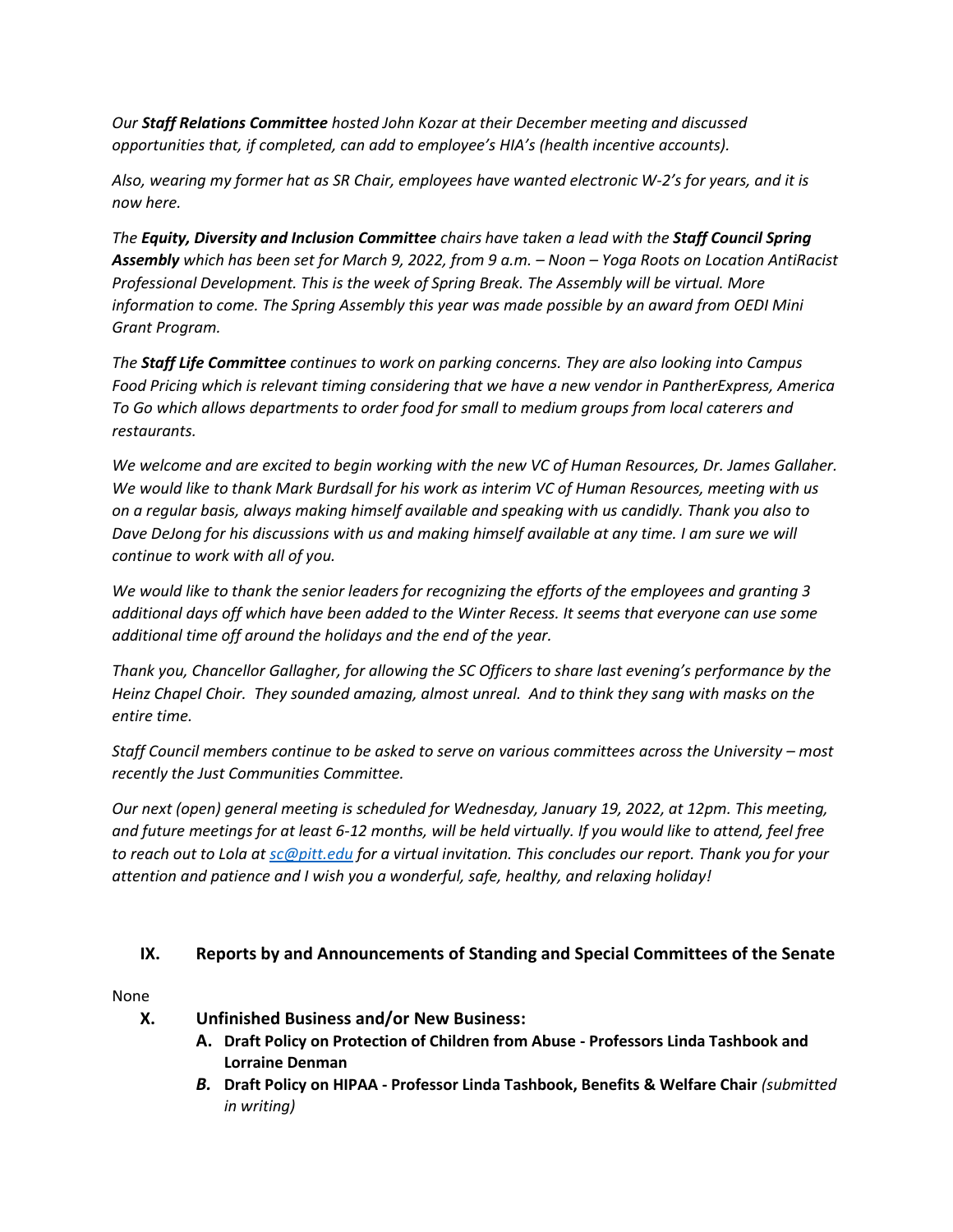*I am here with two draft sets of policies and procedures for you all to vote on, but first I want to give a personal note of thanks to Dr. Gallagher for building the Office of Policy Development and Management which, in my observation, is doing a wonderful job of ensuring clarity in language, quality of content, consistency of components, and a sensible organizational scheme in which to locate policies. And Dr. Cudd, I was at your online interview on Tuesday when you talked about Provosts working on a lot of crisis management and needing stamina. I think that you must feel especially drained this year, as many of us do, but I hope that our momentum on policy development is a good source of support to you.*

*These two draft policies are both non-controversial and are about legal compliance:*

#### *Draft Policy and Procedure on Protection of Children from Abuse*

- *1. Calls for employees, volunteers, and students whose activities at Pitt include "routine interaction" with minor children (but not prospective or matriculated students who are under age 18) to have three background checks before taking on those activities:*
	- *a) FBI Criminal Background Check;*
	- *b) Child Abuse History Clearance; and*
	- *c) Pennsylvania State Police Criminal Background Check.*
- *2. These three background checks combined cost around \$50 and are considered valid for 5 years. These clearances belong to the person who is the subject of each clearance, not to the University. So, when a student with clearance graduates or an employee with clearance leaves the University, the clearances go with them. Responsibility Centers may opt to pay for the clearances, but the policy indicates that "Typically, new employees requiring Child protection clearances are responsible for any associated costs for obtaining the required clearances." The matter of cost as a burden for new employees and for students was discussed in both committees and at the Faculty Assembly and each discussion ended in a conclusion that the policy should not presume to allocate unpredictable and potentially exorbitant funds from Responsibility Centers.*
- *3. While schools and departments will identify students needing these clearances, the Head of each Responsibility Center will identify the employees who need to have background checks and will coordinate with Human Resources to initiate the clearance process/obtain copies of current clearances, document clearances, and arrange clearance-related training. Human Resources will also deal with re-certification of these clearances.*
- *4. Employment, appointment, or volunteer service will be denied by the University if the background checks reveal that within the past five years the applicant has a record of child abuse or a drug crime or any of the 21 crimes listed in the procedure.*
- *5. Finally, the policy and procedure set forth the steps for reporting suspected child abuse by an existing employee, student, or volunteer.*

Tashbook stopped for questions on the draft of first policy.

The questions and comments revolved around student involvement and possible support for the students who have trouble paying for clearances. Kear and Ramanan will talk about financial support, but policy was put for vote as is.

Vote: YES  $-37$ , NO  $-1$ , ABSTAIN  $-3$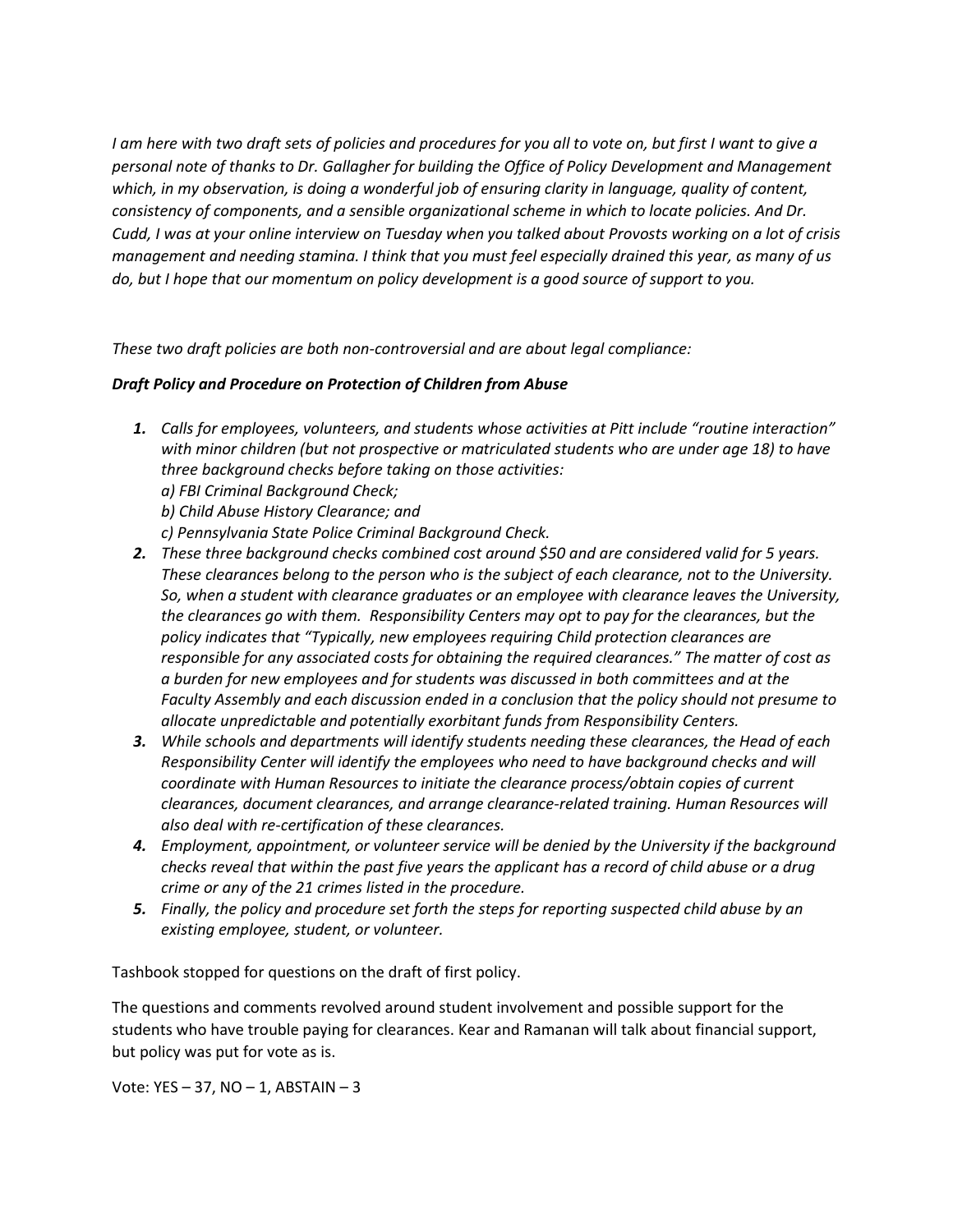Passed.

Then, Tashbook continued with her presentation of the second policy.

#### *Draft Policy and Procedure on HIPAA*

- *1. HIPAA consists of a privacy rule and security rule that applies to protecting the information contained in medical records.*
- *2. Each University unit that is covered by HIPAA ("Covered Component") must designate its own privacy officer and its own security official to handle HIPAA compliance. These covered components include such entities as student health, the dental school (because of its clinics), any units conducting medical research on human subjects, and information technology. The list of covered components is maintained by the Chief Privacy Officer, Laurel Gift.*
- *3. The Security officials and privacy officers from each covered component will collaborate with the University's Privacy Officer and Chief Information Security Officer to ensure University HIPAA compliance. (Just to clarify-- Pitt IT and the Chief Information Security Officer have in place appropriate administrative, technical, and physical safeguards to protect the integrity, confidentiality, and availability of EPHI that is created, received, transmitted, or managed by the University's Covered Components.)*
- *4. As part of their general employment orientation with the Office of Human Resources and/or the Office of the Provost, each new member of the Covered Components' workforce must be trained on HIPAA privacy policies and procedures—as appropriate to their job functions. In addition, all employees of the Covered Components must receive annual HIPAA training, including supplemental training updates when there is a substantial change in relevant privacy policies and/or regulations.*
- *5. Each Covered Component must perform annual technical security assessments of potential risks and vulnerabilities related to the confidentiality, integrity, and availability of electronically protected health information. (EPHI)*
- *6. Each Covered Component is responsible for making its own policies on limiting authorized access to EPHI and notifying their security official about security breaches involving EEPHI.*
- *7. In the event of a data breach, the HIPAA security official in a Covered Component will instigate the necessary notifications and actions to comply with the University's data incident response plan.*

No questions or comments were offered.

Vote: YES – 35, NO - 0, ABSTAIN – 3

Passed

### **XI. Announcements**

Tashbook had two announcements: She invited everyone to the event on the retirement investments oversite on December 14 organized by B&WC and reminded everyone of a great place to de-stress – Center for Creativity.

Kanthak announced that Pitt volleyball team won the game.

### **XII. Adjournment**

The meeting was adjourned at 3:54 pm**.**